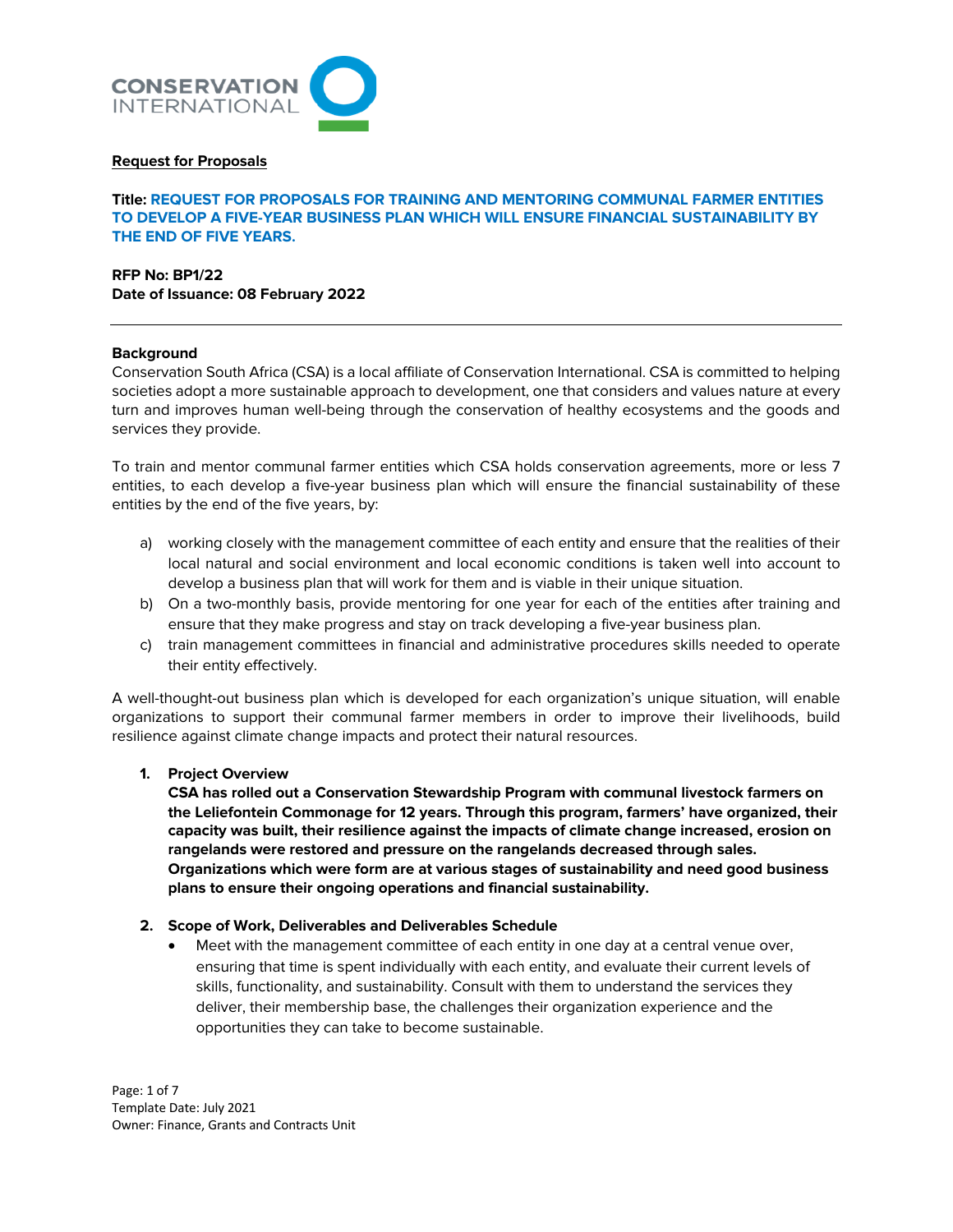

- Development of a training program based on the results of the evaluation.
- Training of all management committee members (it can be with all of them together) and CSA staff members, as nominated by CSA, on how to write a business plan, as well as in critical financial and administrative skills organizations like theirs need to function well. By the end of the training workshop, each entity must have an outline of their business plan
- Collaboratively map out a process of developing a business plan for each organization, including responsible persons, timeframes, and activities to be done
- Once each organization's business plan is completed, spend one day for 3 months with each of the organizations management committees to review the progress they made on writing the business plan as well as mentor them on refining and fleshing out their business plans.
- Review each entity's business plan to ensure it is realistic for their unique circumstances and, if implemented, will result in financial sustainability. Make recommendations for adjustment as needed.

# **3. Submission Details**

- a. **Deadline**. Proposals must be received no later than 16:00, Friday, 25 March 2022. Late submissions will not be accepted. Proposals must be submitted via email to csaprocurement@conservation.org All proposals are to be submitted following the guidelines listed in this RFP.
- b. **Validity of bid**. 30 days from the submission deadline
- c. **Clarifications**. Questions may be submitted to mgardiner@conservation.org by the specified date and time in the timeline below. The subject of the email must contain the RFP number and title of the RFP. CSA will respond in writing to submitted clarifications by the date specified in the timeline below. Responses to questions that may be of common interest to all bidders will be posted to the CSA website and/or communicated via email.
- d. **Amendments**. If at any time prior to the deadline for submission of proposals, CSA may, for any reason, modify the RFP documents by amendment which will be posted to the CSA website and/or communicated via email.

# **4. Minimum Requirements**

- The service provider must be suitably qualified to undertake development of business plans with relevant knowledge, skills, preferably in the agricultural sector, and experience in developing business plans and of doing actual business
- Have a proven track record of enabling entities to develop good business plans, which entities are still in business and thriving. Must be able to provide CSA with references to this regard.
- Have experience in training and workshop facilitation, as well as mentoring
- Excellent report writing skills
- Familiarity with the Northern Cape province and rural development context in South Africa will be an advantage.
- Fluency in both spoken and written Afrikaans.

Page: 2 of 7 Template Date: July 2021 Owner: Finance, Grants and Contracts Unit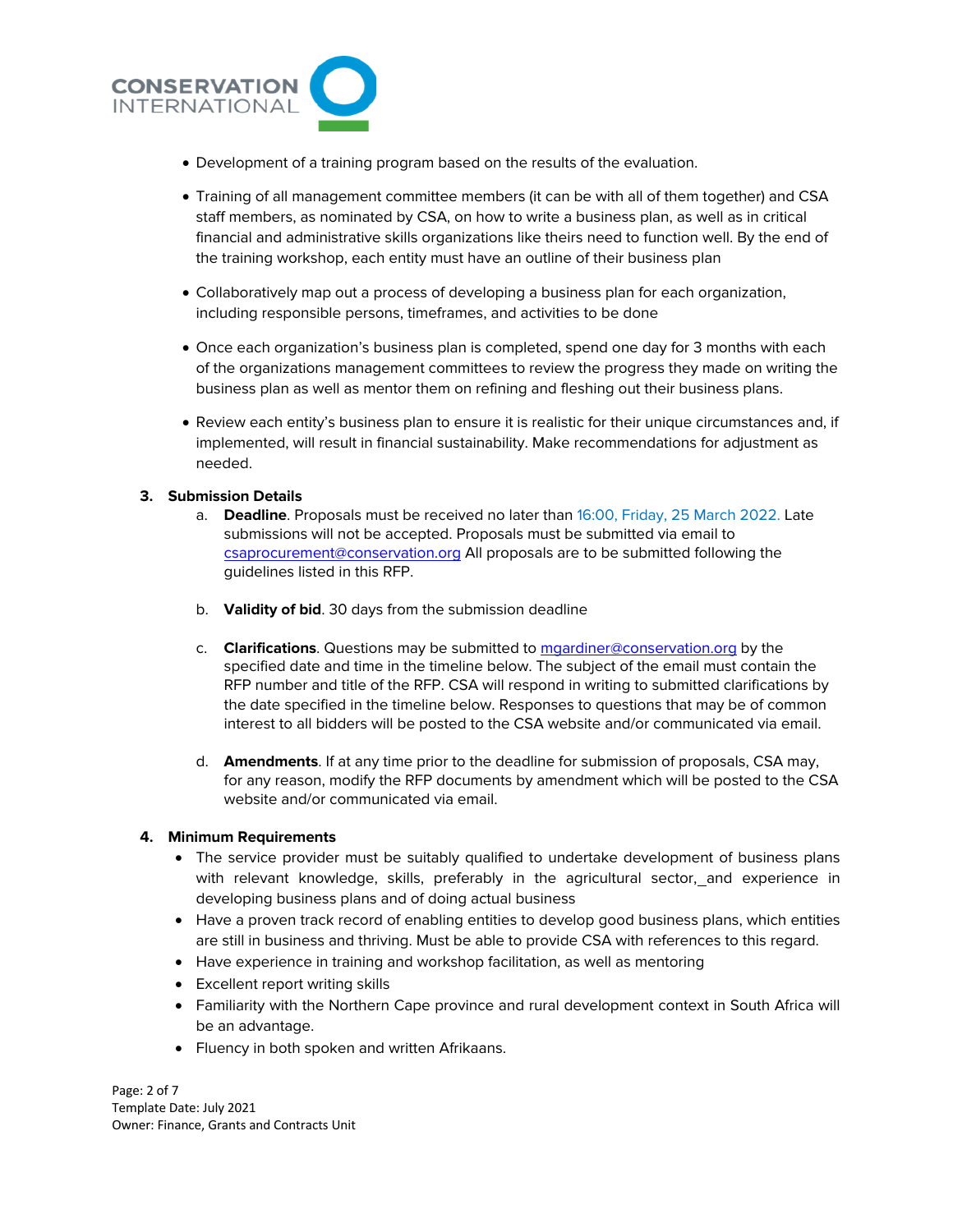

# **5. Proposal Documents to Include**

- a. Signed cover page on bidder's letterhead with the bidder's contact information.
- b. Signed Representation of Transparency, Integrity, Environmental and Social Responsibility (Attachment 1)
- c. Technical Proposal.
	- i. Corporate Capabilities, Experience, Past Performance, and 3 client references. Please include descriptions of similar projects or assignments and at least three client references.
	- ii. Qualifications of Key Personnel. Please attach CVs that demonstrate how the team proposed meets the minimum requirements listed in section 5 (Minimum Requirements).
	- iii. Technical Approach, Methodology and Detailed Work Plan. The Technical Proposal should describe in detail how the bidder intends to carry out the requirements described in the Scope of Work, not exceeding 5 pages.
- **6. Evaluation Criteria** In evaluating proposals, CSA will seek the best value for money considering the merits of the technical and costs proposals. Proposals will be evaluated using the following criteria:

| <b>Evaluation Criteria</b>  | Score (out of 100) |
|-----------------------------|--------------------|
| Approach and Methodology    | 30%/ Max points    |
| Planning and Implementation | 20%/ Max points    |
| <b>Practical Experience</b> | 15%/ Max points    |
| Personnel Expertise         | 20%/ Max points    |
| Costs                       | 15%/ Max points    |

# **7. Proposal Timeline**

| RFP Issued                               | 8 February 2022  |
|------------------------------------------|------------------|
| Clarifications submitted to CSA          | 22 February 2022 |
| Clarifications provided to known bidders | 28 February 2022 |
| Complete proposals due to CSA            | 25 March 2022    |
| <b>Final selection</b>                   | 31 March 2022    |

**8. Resulting Award** CSA anticipates entering into an agreement with the selected bidder **by 8 April 2022**. Any resulting agreement will be subject to the terms and conditions of CSA's Services Agreement. A model form of agreement can be provided upon request.

This RFP does not obligate CSA to execute a contract, nor does it commit CSA to pay any costs incurred in the preparation or submission of the proposals. Furthermore, CSA reserves the right to reject any and all offers, if such action is considered to be in the best interest of CSA. CSA will, in its sole discretion, select the winning proposal and is not obligated to share individual evaluation results.

**9. Confidentiality** All proprietary information provided by the bidder shall be treated as confidential and will not be shared with potential or actual applicants during the solicitation process. This includes but is not limited to price quotations, cost proposals and technical proposals. CSA may, but is not obliged to, post procurement awards on its public website after the solicitation process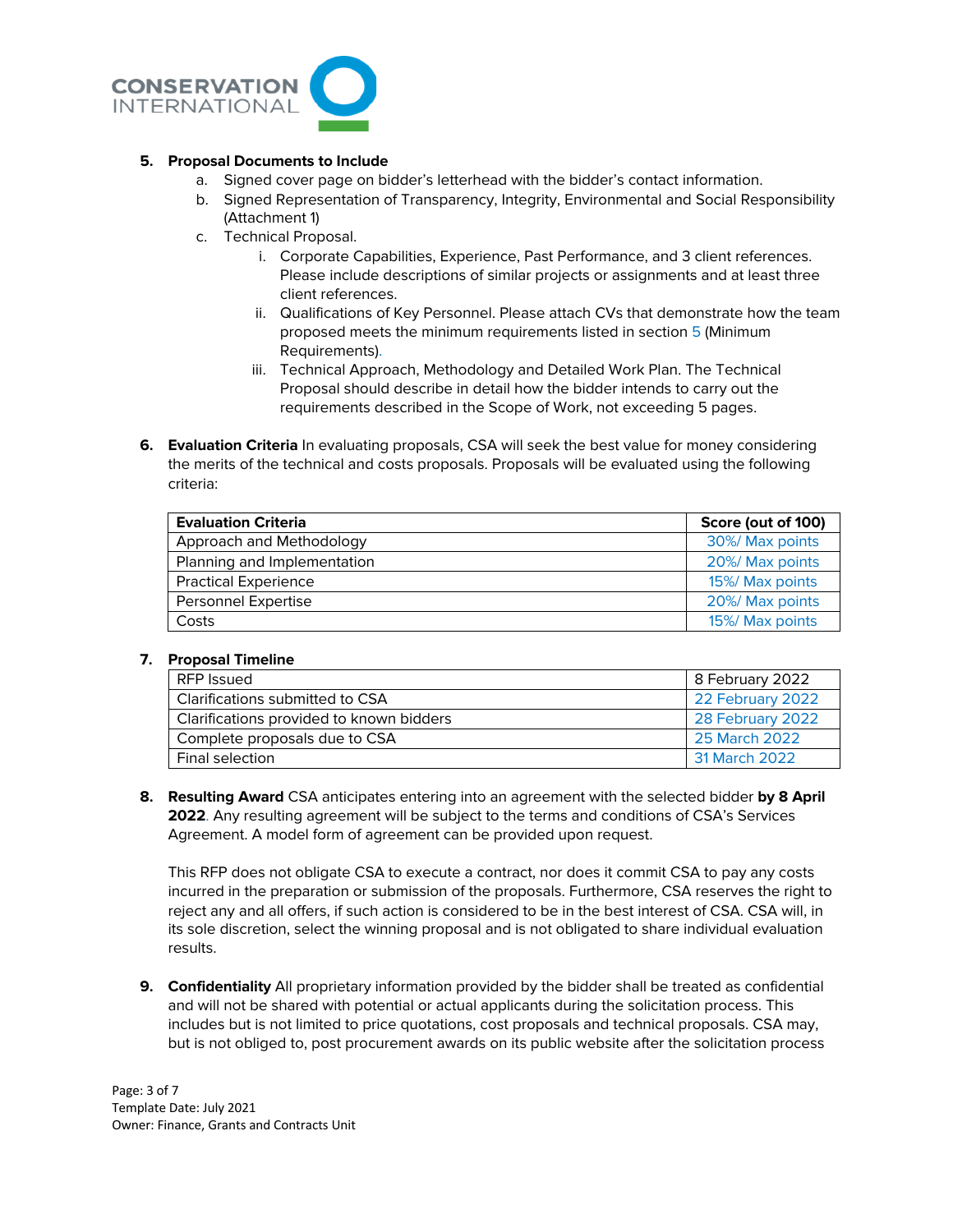

has concluded, and the contract has been awarded. CSA's evaluation results are confidential and applicant scoring will not be shared among bidders.

**10. Code of Ethics** All Offerors are expected to exercise the highest standards of conduct in preparing, submitting and if selected, eventually carrying out the specified work in accordance with CSA's Code of Ethics. Conservation South Africa's reputation derives from our commitment to our values: Integrity, Respect, Courage, Optimism, Passion and Teamwork. CSA's Code of Ethics (the "Code") provides guidance to CSA employees, service providers, experts, interns, and volunteers in living CSA's core values, and outlines minimum standards for ethical conduct which all parties must adhere to. Any violation of the Code of Ethics, as well as concerns regarding the integrity of the procurement process and documents should be reported to CSA via its Ethics Hotline at www.CSA.ethicspoint.com.

### **11. Attachments**:

Attachment 1: Representation of Transparency, Integrity, Environmental and Social Responsibility

**Attachment 1: Representation of Transparency, Integrity, Environmental and Social Responsibility**

Page: 4 of 7 Template Date: July 2021 Owner: Finance, Grants and Contracts Unit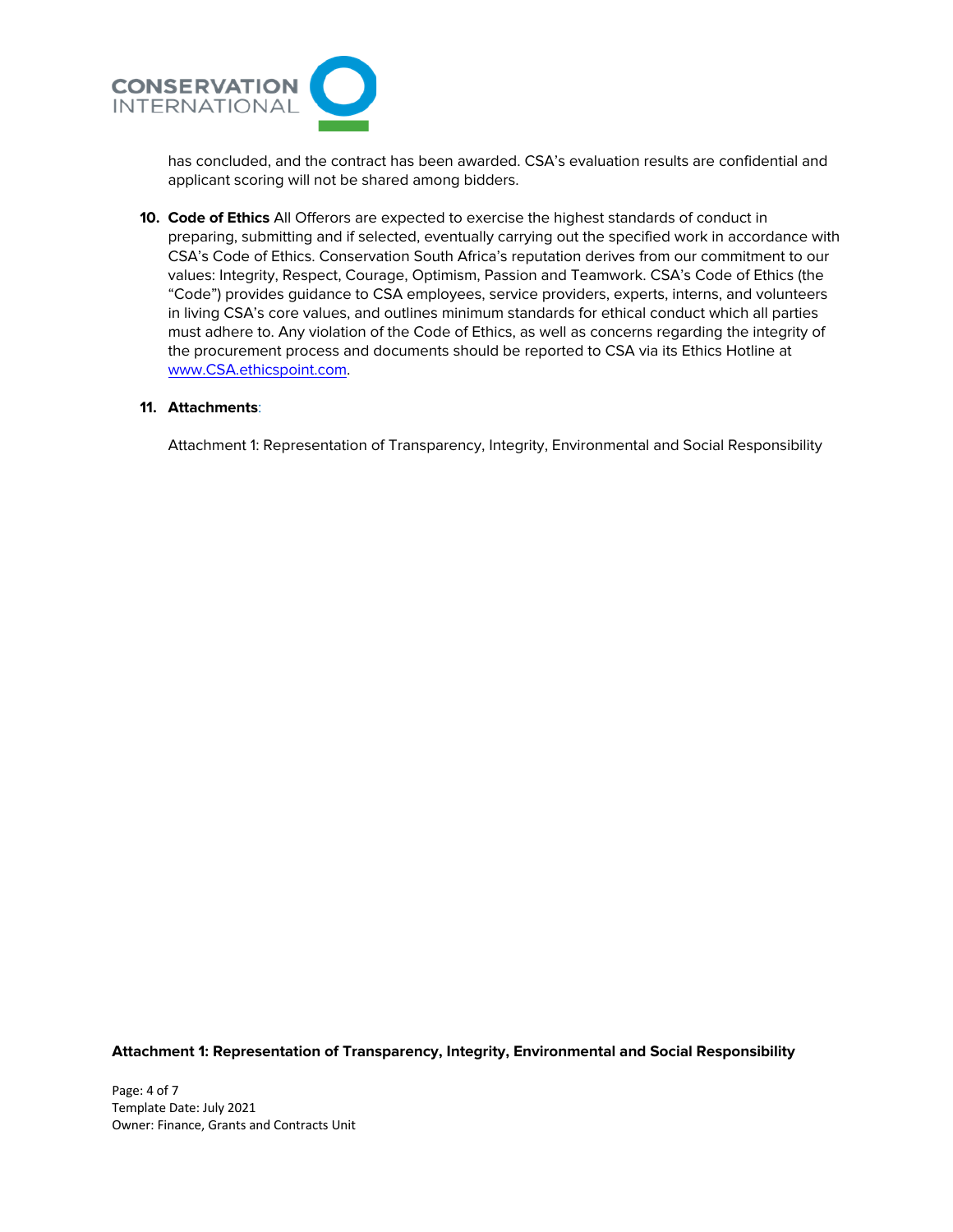

#### RFP No. BB1/22

All Offerors are expected to exercise the highest standards of conduct in preparing, submitting and if selected, eventually carrying out the specified work in accordance with CSA's Code of Ethics. CSA's Code of Ethics provides guidance to CSA employees, service providers, experts, interns, and volunteers in living CSA's core values, and outlines minimum standards for ethical conduct which all parties must adhere to. Any violations of the Code of Ethics should be reported to CSA via its Ethics Hotline at www.CSA.ethicspoint.com.

CSA relies on the personal integrity, good judgment, and common sense of all third parties acting on behalf, or providing services to the organization, to deal with issues not expressly addressed by the Code or as noted below.

### **I. With respect to CSA's Code of Ethics, we certify:**

**a.** We understand and accept that CSA, its contractual partners, grantees, and other parties with whom we work are expected to commit to the highest standards of Transparency, Fairness, and Integrity in procurement.

### **II. With respect to social and environmental standards, we certify:**

- **a.** We are committed to high standards of ethics and integrity and compliance with all applicable laws across our operations, including prohibition of actions that facilitate trafficking in persons*,* child labor, forced labor, sexual abuse, exploitation or harassment. We respect internationally proclaimed human rights and take no action that contributes to the infringement of human rights. We protect those who are most vulnerable to infringements of their rights and the ecosystems that sustain them.
- **b.** We fully respect and enforce the environmental and social standards recognized by the international community, including the fundamental conventions of International Labour Organization (ILO) and international conventions for the protection of the environment, in line with the laws and regulations applicable to the country where the contract is to be performed.

# **III. With respect to our eligibility and professional conduct, we certify:**

- **a.** We are not and none of our affiliates [members, employees, contractors, subcontractors, and consultants] are in a state of bankruptcy, liquidation, legal settlement, termination of activity, or guilty of grave professional misconduct as determined by a regulatory body responsible for licensing and/or regulating the offeror's business
- **b.** We have not and will not engage in criminal or fraudulent acts. By a final judgment, we were not convicted in the last five years for offenses such as fraud or corruption, money laundering or professional misconduct.
- **c.** We are/were not involved in writing or recommending the scope of work for this solicitation document.
- **d.** We have not engaged in any collusion or price fixing with other offerors.
- **e.** We have not made promises, offers, or grants, directly or indirectly to any CSA employees involved in this procurement, or to any government official in relation to the contract to be performed, with the intention of unduly influencing a decision or receiving an improper advantage.

Page: 5 of 7 Template Date: July 2021 Owner: Finance, Grants and Contracts Unit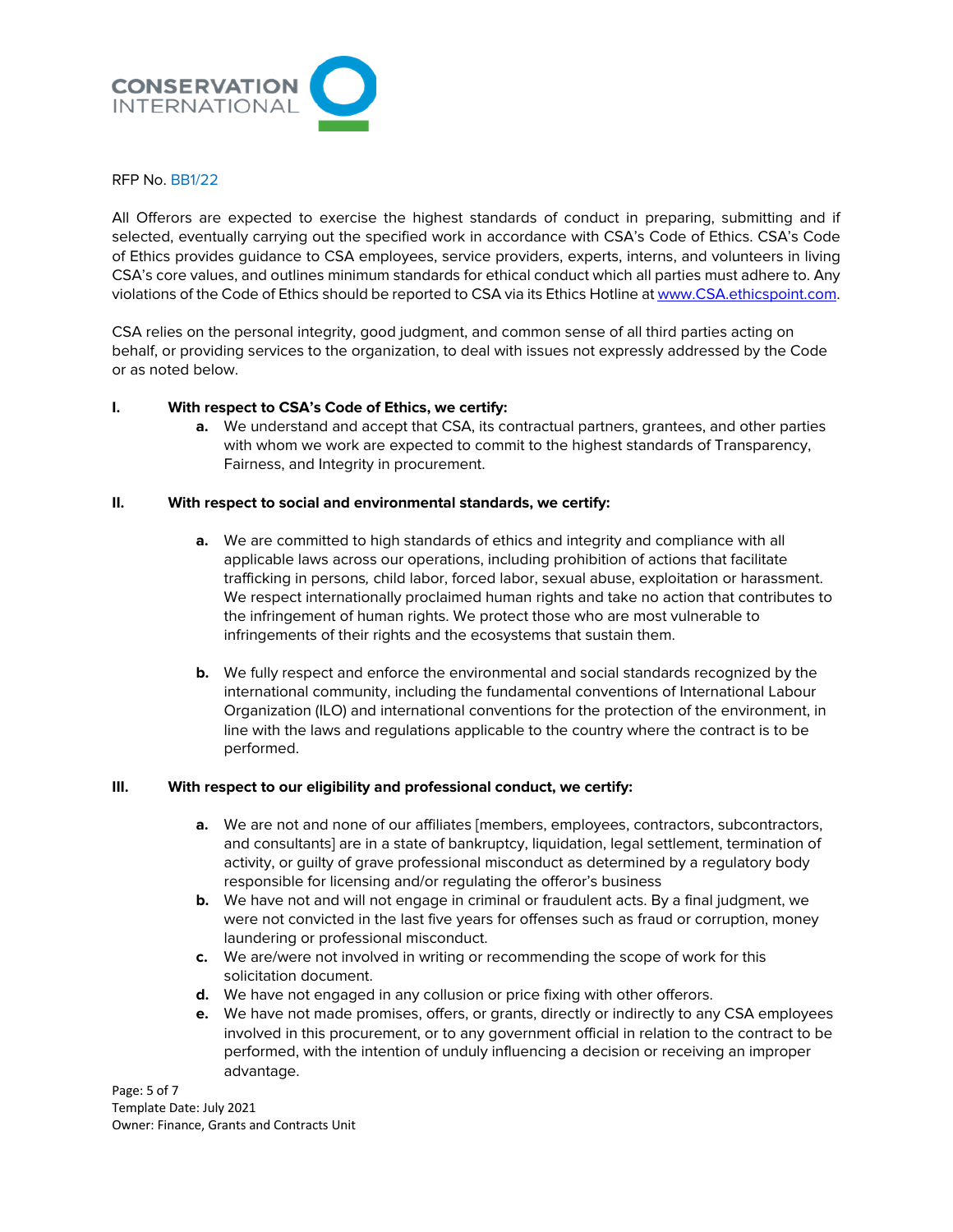

- **f.** We have taken no action, nor will we take any action to limit or restrict access of other companies, organizations, or individuals to participate in the competitive bidding process launched by CSA.
- **g.** We have fulfilled our obligations relating to the payment of social security contributions or taxes in accordance with the legal provisions of the country where the contract is to be performed.
- **h.** We have not provided, and will take all reasonable steps to ensure that we do not and will not knowingly provide, material support or resources to any individual or entity that commits, attempts to commit, advocates, facilitates, or participates in terrorist acts, or has committed, attempted to commit, facilitate, or participated in terrorist acts, and we are compliant with all applicable Counter-Terrorist Financing and Anti-Money Laundering laws (including USA Patriot Act and U.S. Executive Order 13224).
- **i.** We certify that neither we nor our directors, officers, key employees or beneficial owners are included in any list of financial or economic sanctions, debarment or suspension adopted by the United States, United Nations, the European Union, the World Bank, or General Services Administration's List of Parties Excluded from Federal Procurement or Non-procurement programs in accordance with E.O.s 12549 and 12689, "Debarment and Suspension.

Date:  $\frac{1}{2}$